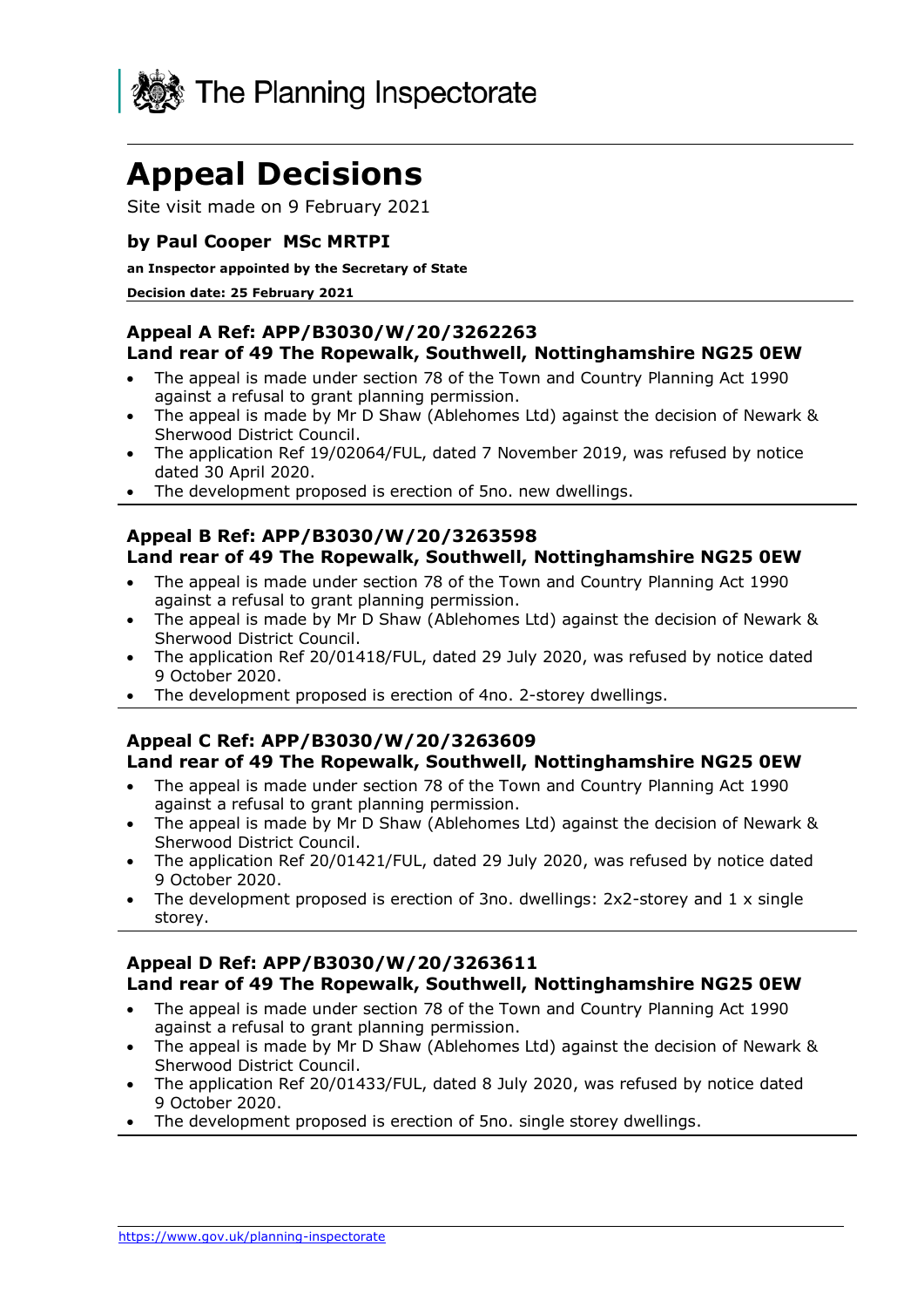# **Decisions**

1. Appeals A, B and D are dismissed. Appeal C is allowed, and planning permission is granted for erection of 3no. dwellings: 2x2 storey and 1x single storey at land rear of 49 The Ropewalk, Southwell, Nottinghamshire NG25 0EW in accordance with the terms of the application Ref 20/01421/FUL dated 29 July 2020, subject to the conditions on the attached schedule.

## **Procedural Matter**

2. The appeals are all in the name of Mr D Shaw of Ablehomes Ltd and all relate to the same site. There are slight variations in the format of the name and company name of the appellant and how the site is addressed across the appeals. I have taken one consistent name and site address on the banner heading. I am satisfied that the appellant name is correct, and the site can be clearly identified. I am therefore satisfied that no party has been prejudiced by this approach.

## **Background**

- 3. The site has a considerable planning history. The site was part of a larger site for seven dwellings that was granted consent in 1971. Five of the properties were built, but two properties were not built on the current appeal site. Revised dwelling designs were given permission via a non-material amendment (NMA) in 2016.
- 4. Separate proposals were submitted for two dwellings in 2014 with new designs and revised siting but were refused permission and dismissed at appeal.
- 5. In 2019 (19/02064/FUL) permission was sought for five dwellings on site, and refused permission, which is the subject of one of the appeals (APP/B3030/W/20/3262263). Following this refusal, four alternative schemes were put forward, for two, three, four and five dwellings respectively. The application for two dwellings has subsequently been granted consent, but the other three applications were refused (APP/B3030/W/20/3263598, 3263609 and 3263611) and are subject of the remaining appeals in front of me.
- 6. So, to summarise, in front of me are the following four appeals:

Appeal A - 3262263 – Erection of five dwellings, one of which is single storey Appeal B – 3263598 – Erection of four dwellings Appeal C – 3263609 – Erection of three dwellings, one of which is single storey Appeal D - 3263611 – Erection of five single storey dwellings

## **Main Issues**

7. The reason for refusal was very similar in wording across all four appeals. Therefore, the main issue in all of the appeals is the effect of the development on the character and appearance of the area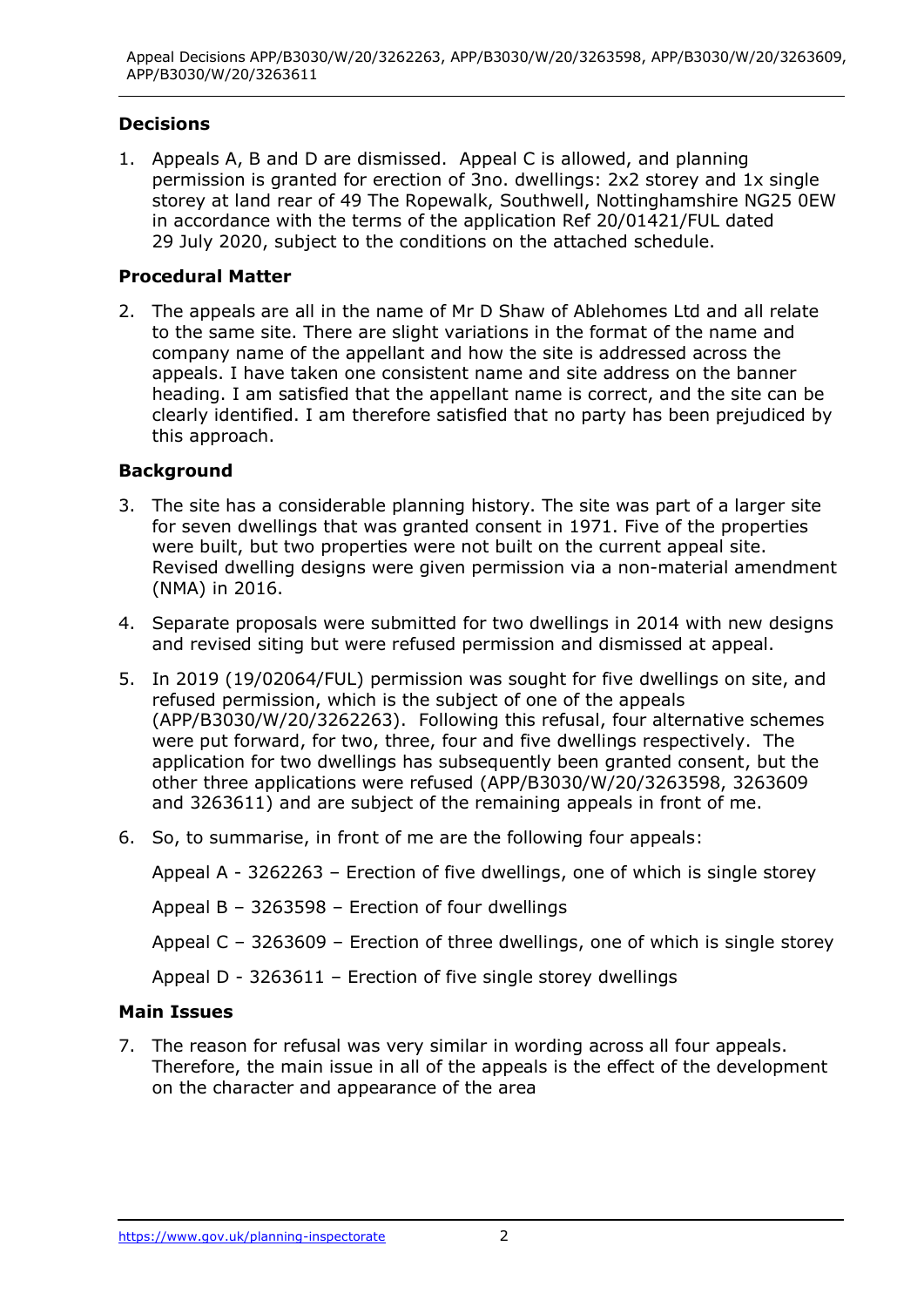## **Reasons**

- 8. The appeal site is a plot of scrubland, with dwellings to all sides. The area is predominately residential, of relatively traditional designs. The site cannot be seen easily in the wider street scene as it is located to the rear of properties on The Ropewalk. The properties on The Ropewalk are mainly two-storey, whilst the properties on Nursery End are single storey.
- 9. The original approval and the subsequent recent approval for two dwellings represent a "fallback" position for the applicants for the site, and the principle of residential development for the site is established and is not disputed by the Local Planning Authority. It is the nature of the development that is the heart of the matter.
- 10. Assessing the siting and design of the appeal proposals is the key issue. I find that the overall site is modest in size and would not easily accommodate multiple dwellings. I note that the density of development in all cases is below what would normally be expected, but I have to take into consideration the site circumstances and surroundings for what is effectively a backland form of development.
- 11. In this instance, two dwellings have been approved on site and investigating those approvals further, the dwellings sit appropriately and comfortably in the site, and respect the residential nature of their surroundings.
- 12. I find that in the case of Appeals A, B and D that the number of dwellings, and the siting and layout of those dwellings, would not sit well and integrate with the surroundings of the site, nor would they provide private amenity space of the level that I would expect for dwellings of the size and nature proposed for the site. To a lesser extent, they would also cause harm to the living conditions of the occupiers of properties that surround the site due to the siting and design. Overall, these three appeals would result in a cramped, contrived layout that would not be in keeping with the character and appearance of the area.
- 13. However, I find that Appeal C, the proposal for three dwellings, one of which would be single storey, would be acceptable in terms of layout and siting, far less cluttered overall, with the single storey dwelling located on the Nursery End side of the site, and therefore integrating with the existing single storey properties in that location. The two storey properties would be sited in a manner that would assimilate well with the taller properties on The Ropewalk side and be in keeping with that locality. Apart from a minor infraction that requires a window to be obscurely glazed to protect privacy, there would be no issue that would affect living conditions to a material level of harm.
- 14. As such I find that Appeals A, B and D are contrary to Core Policy 9 of the Newark and Sherwood Local Development Framework Amended Core Strategy (adopted 2019) and Policy DM5 of the Newark and Sherwood Local Development Framework Allocations & Development Management Development Plan Document (2013) but Appeal C is consistent with those policies which collectively, amongst other matters, expect development to be of an appropriate form and context, optimise site potential at a suitable level and be in keeping with the general character of existing development in the area.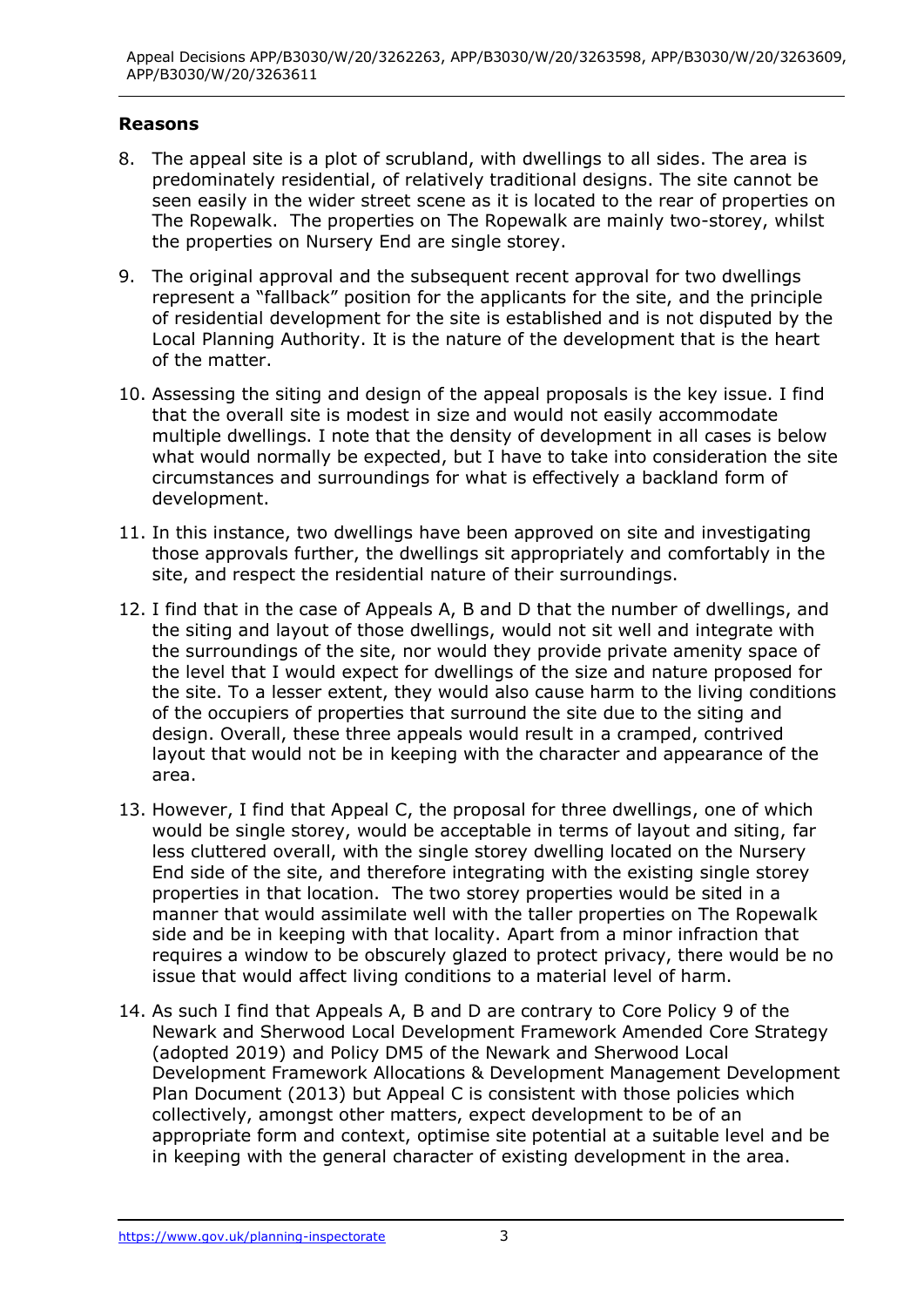# **Conditions**

- 15. The Conditions relate to Appeal C only, as Appeals A,B and D are dismissed.
- 16. I have taken into consideration the Conditions requested by the Council, and consider that with minor changes to the wording, they are acceptable.
- 17. Conditions 1, 2 and 16 are in the interests of proper planning, Condition 3 is to protect visual amenity. Conditions 4, 5 and 15 are in the interests of highway safety. Conditions 6 to 10 relate to biodiversity. Condition 11 protects trees and hedgerows. Condition 12 relates to safe and sustainable drainage. Condition 13 retains the privacy of existing occupiers and Condition 14 restricts Permitted Development rights, given the limitations of the site and the need to control any future development and to assess any future proposals for the possibility of causing harm to living conditions for new and existing residents.

## **Conclusions**

- 18. For the reasons given above, and taking into account all other matters, I conclude that Appeals A,B and D are dismissed (Appeals 3262263, 3263598 and 3263611)
- 19. With regard to Appeal C (3263609), for the reasons given above, and taking into account all other matters, I conclude that the appeal should be allowed, subject to the conditions set out in the attached schedule.

*Paul Cooper*

INSPECTOR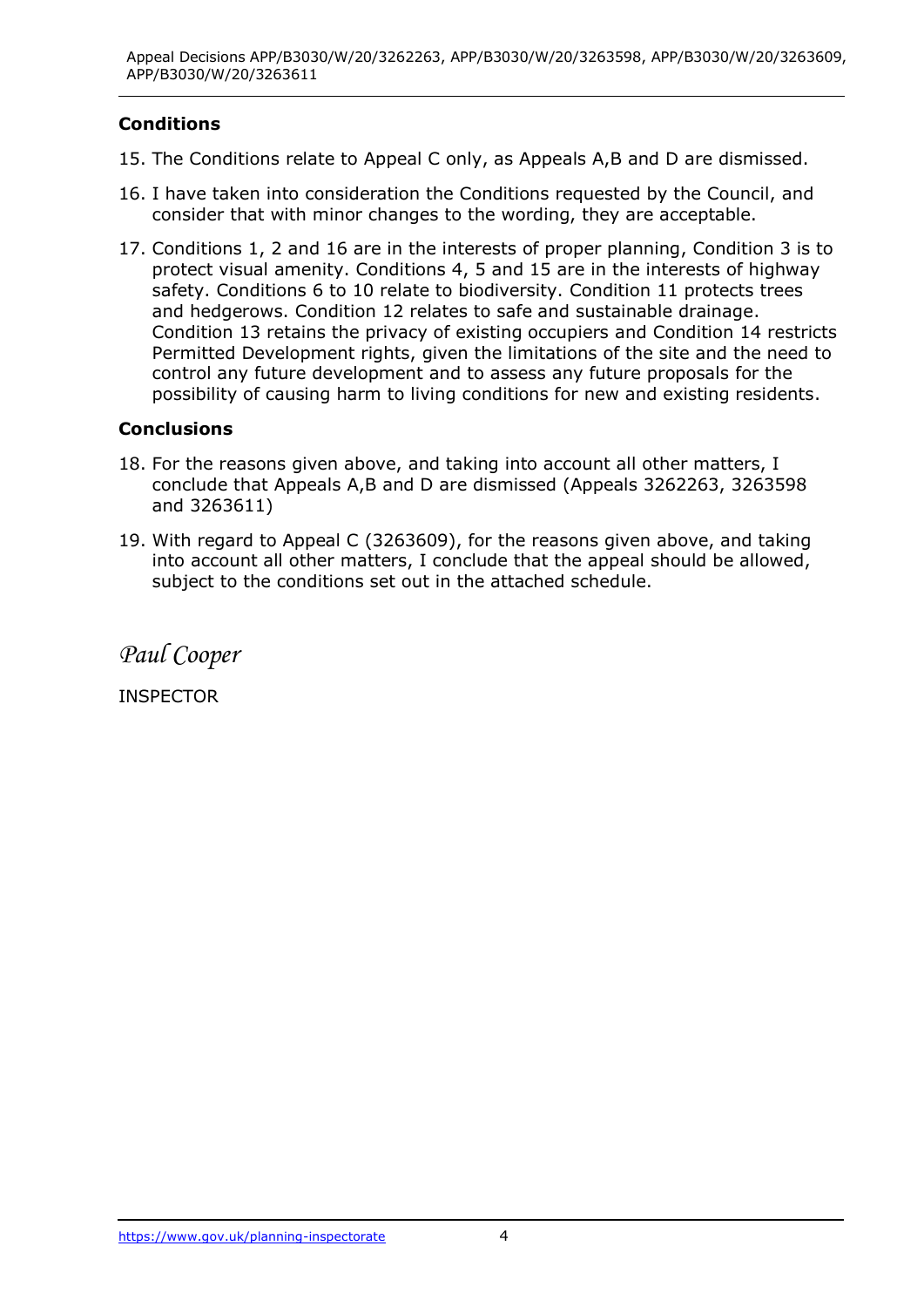# **SCHEDULE OF CONDITIONS (APP/B3030/W/20/3263609 ONLY)**

## **(Application LPA Ref 20/01421/FUL)**

- 1. The development hereby permitted shall not begin later than three years from the date of this permission.
- 2. The development hereby permitted shall not be carried out except in complete accordance with the following approved plans :-
	- Scheme B Site Plan B02
	- Scheme B Plot 1 Elevations B P1 01A
	- Scheme B Plot 1 Floor Plans B P1 02
	- Scheme B Plot 2 Elevations B P2 01
	- Scheme B Plot 2 Plan B P2 02
	- Scheme B Plot 2 Garage B P2 03
	- Scheme B Plot 3 Elevations B P3 01
	- Scheme B Plot 3 Floor Plans B P3 02
- 3. No development above damp-proof course/slab level shall take place until full details of the external facing materials (and samples if requested) have been submitted to and approved in writing by the Local Planning Authority. Development shall thereafter be carried out in accordance with those approved details.
- 4. Plots 1 and 3 hereby permitted shall not be occupied until the visibility splays of 2.4m x 43m at The Ropewalk are provided in accordance with Scheme B Site Plan – B02. The area within the visibility splays shall thereafter be kept free of all obstructions, structures or erections exceeding 0.6m in height.
- 5. Plots 1 and 3 hereby permitted shall not be occupied until the access to the site has been completed, with a width of 5.25m and surfaced in a bound material for a minimum of 5m behind the highway boundary (back edge of footway), with a suitable means of surface water disposal to be submitted to and approved in writing by the Local Planning Authority.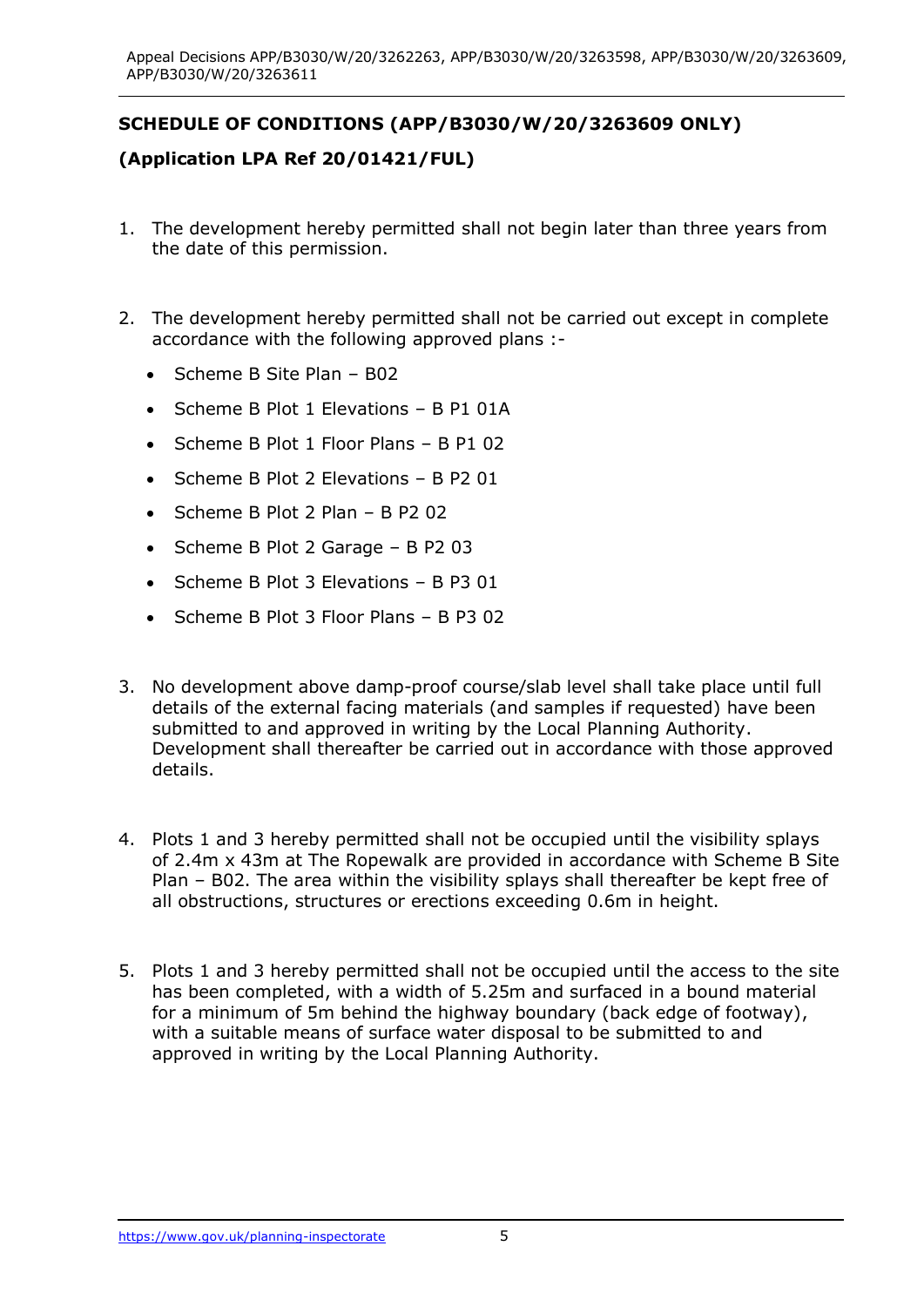- 6. Prior to first occupation of the development hereby approved, full details of both hard and soft landscaping works shall be submitted to and approved in writing by the Local Planning Authority and those works shall be carried out as approved. Locally native plant species shall be used. The details shall include :-
	- Full details of any trees, shrubs and hedges to be planted (to include location, species and size)
	- Full details of any tree planting pits, including irrigation, staking, guards and structural cells.
	- Proposed finished ground levels and contours
	- Means of enclosure
	- Car parking layouts and materials to be used
	- Hard surfacing materials
- 7. The approved landscaping shall be carried out within 6 months of the first occupation of any building or completion of the development, whichever is the soonest, unless agreed in writing with the Local Planning Authority. If within a period of five years from the date of planting, any tree, shrub of hedgerow or its replacement is removed, uprooted, destroyed or dies then another of the same species and size of the original shall be planted in the same place. Variations may only be planted with the written consent of the Local Planning Authority.
- 8. No dwelling on site shall be occupied until details including the location of a hedgehog house and a minimum of two bat boxes and two bird nest boxes have been submitted to and approved in writing by the Local Planning Authority. The hedgehog houses/nest boxes shall then be installed, prior to occupation of the associated dwelling, in accordance with the approved details and retained thereafter for the lifetime of the development.
- 9. No clearance works of vegetation within the site shall take place during the bird nesting season (beginning of March to end of August inclusive).
- 10. Development shall be carried out in accordance with the submitted Ecological Walkover Survey (dated 12 November 2019) namely Section 4.2 (Evaluation) and the Enhancements section. Details and locations of these enhancements including an implementation and timescale programme shall be submitted to the Local Planning Authority in writing and such measures shall be implemented and retained for the life of the development.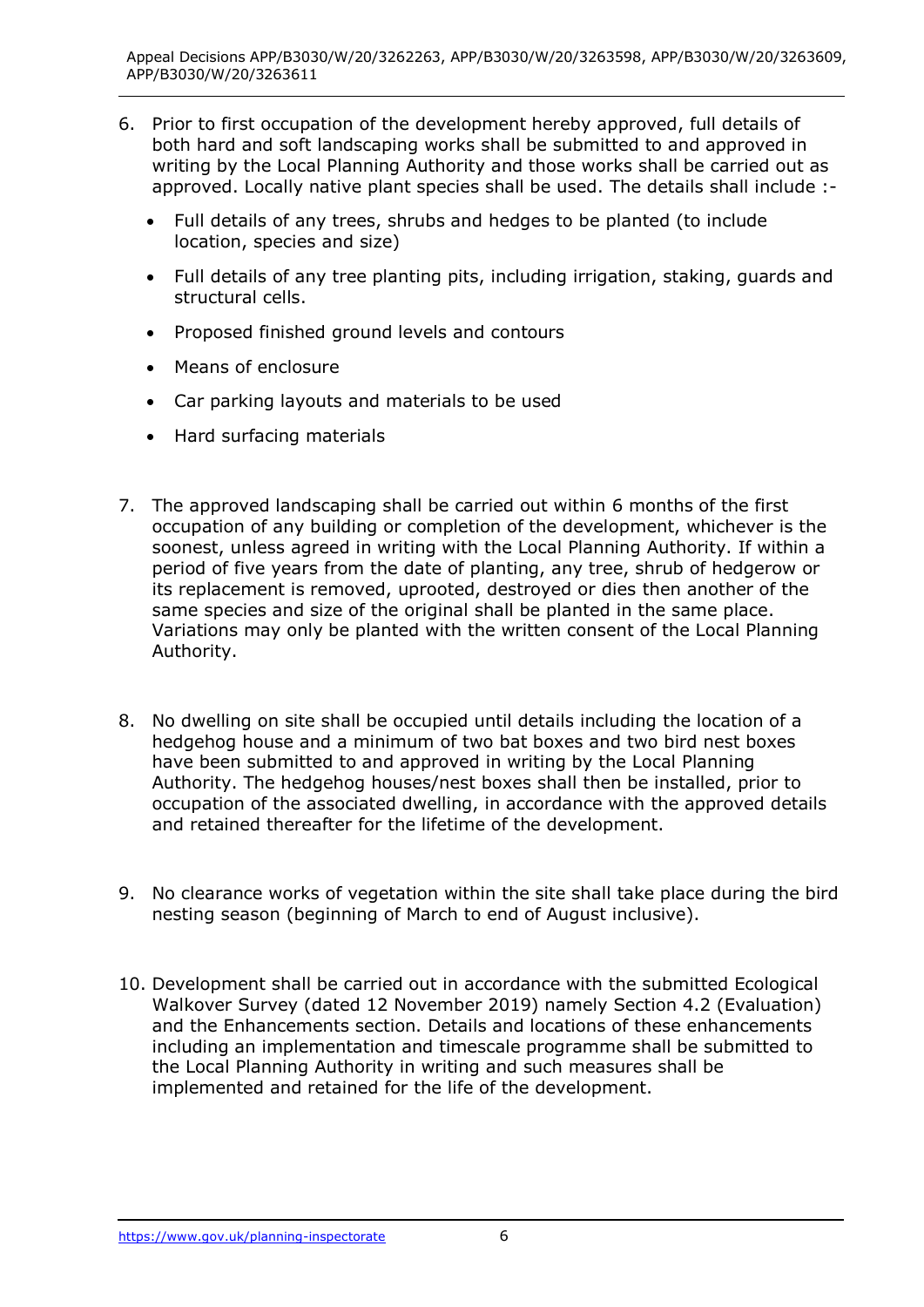11. The following activities must not be carried out under any circumstances:-

- No fires to be lit on site within 10 metres of the nearest point of the canopy of any retained tree/hedgerow on the proposal site.
- No equipment, signage, fencing etc shall be attached to or be supported by any retained tree on the application site.
- No temporary access within designated root protection areas without the prior written approval of the Local Planning Authority.
- No mixing of cement, dispensing of fuels or chemicals within 10 metres of any retained tree/hedgerow on the application site.
- No soakaways to be routed within the root protection areas of any retained tree/hedgerow on the application site.
- No stripping of topsoils, excavations or changing of levels to occur within the root protection areas of any retained tree/hedgerow on the application site.
- No topsoil, building materials or other to be stored within the root protection areas of any retained tree/hedgerow on the application site.
- No alterations or variations of the approved works or protection schemes shall be carried out without the prior written approval of the Local Planning Authority.
- 12. No development above damp-proof course/slab level shall take place until details of the means of foul drainage and surface water disposal have been submitted to and approved in writing by the Local Planning Authority. Sustainable Urban Drainage Systems (SUDS) should be considered where feasible and details of maintenance and management should be submitted to and approved in writing by the Local Planning Authority. Permeable paving should also be considered to reduce the reliance on mainstream drainage measures and other such water saving measures should be submitted to and approved in writing by the Local Planning Authority. The development shall be carried out thereafter in accordance with the approved details and implemented prior to first occupation of the first unit and retained for the lifetime of the development.
- 13. The first floor window openings on the north east side elevation of Plot 3 shall be obscured glazed to level 3 or higher on the Pilkington scale of privacy or equivalent and shall be non-opening up to a minimum height of 1.7m above the internal floor level of the room in which it is installed. This specification shall be complied with before the dwelling is occupied and thereafter be retained for the lifetime of the development.